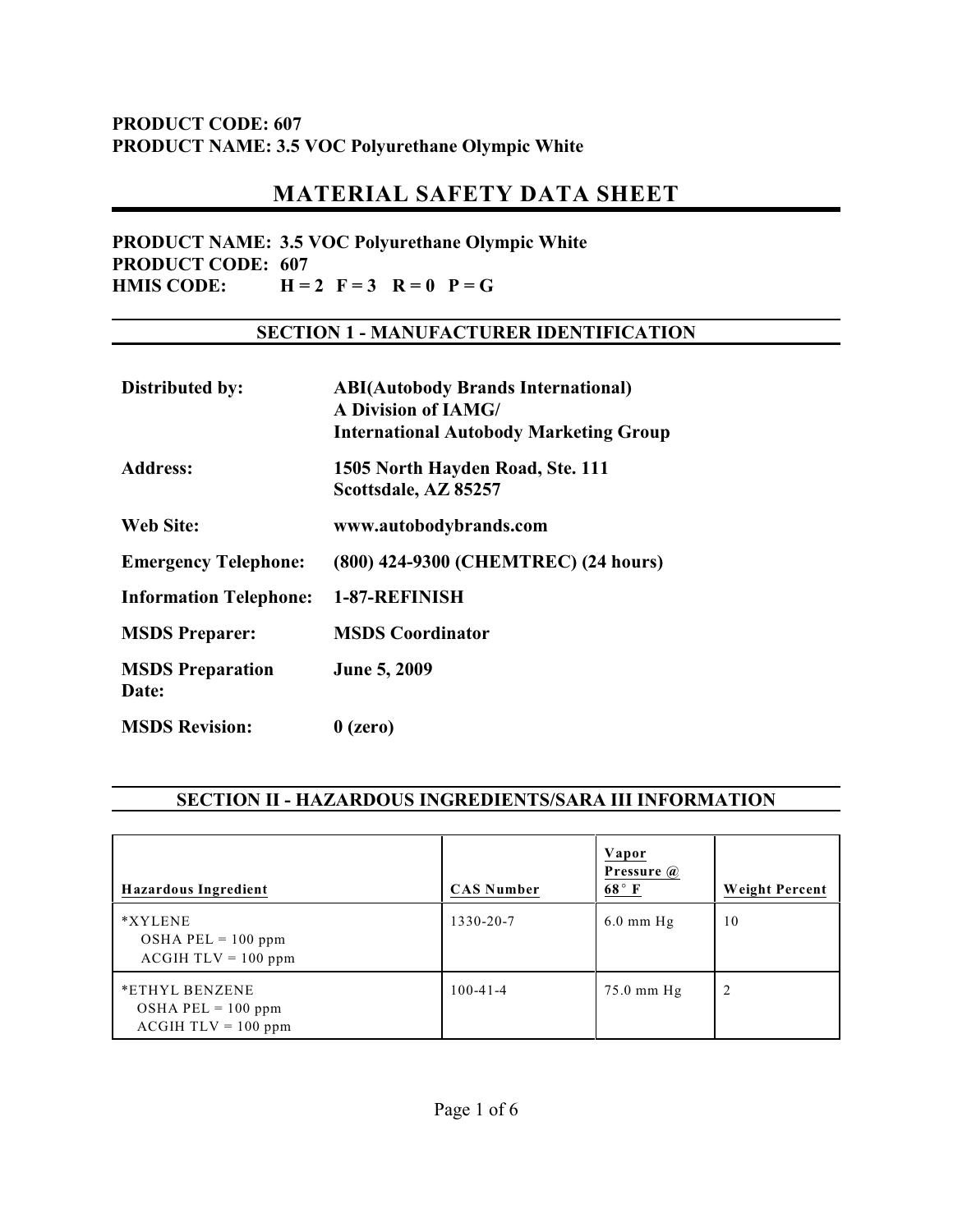| <b>Hazardous Ingredient</b>                                                         | <b>CAS Number</b> | Vapor<br>Pressure @<br>$68^{\circ}$ F | <b>Weight Percent</b> |
|-------------------------------------------------------------------------------------|-------------------|---------------------------------------|-----------------------|
| AROMATIC HYDROCARBON SOLVENT<br>OSHA PEL = $100$ ppm<br>$ACGIH TLV = 100 ppm$       | 64742-95-6        | $2.0$ mm $Hg$                         | $<$ 5                 |
| *1,2,4-TRIMETHYL BENZENE<br>OSHA PEL = $25$ ppm<br>$ACGIH TLV = 25$ ppm             | $95 - 63 - 6$     | N/A                                   | 3                     |
| <b>BARIUM SULFATE</b><br>OSHA PEL = $10 \text{ mg/m}^3$<br>$ACGIH TLV = 10 mg/m3$   | 7727-43-7         | N/A                                   | 5                     |
| <b>TITANIUM DIOXIDE</b><br>OSHA PEL = $15 \text{ mg/m}^3$<br>$ACGIH TLV = 10 mg/m3$ | 13463-67-7        | N/A                                   | 25                    |
| METHYL n-AMYL KETONE<br>OSHA PEL = $100$ ppm<br>$ACGIH TLV = 50 ppm$                | $110 - 43 - 0$    | $2.14$ mm Hg                          | $<$ 5                 |
| n-BUTYL ACETATE<br>OSHA PEL = $150$ ppm<br>$ACGIH TLV = 150 ppm$                    | 123-86-4          | 8.4 mm Hg                             | 5                     |

# **MATERIAL SAFETY DATA SHEET**

\* Indicates toxic chemical(s) subject to the reporting requirements of section 313 of Title III and of 40 CFR 372.

#### **SECTION III - PHYSICAL/CHEMICAL CHARACTERISTICS**

**VAPOR DENSITY:** Heavier than air<br>**REGULATORY VOC:** 3.16

**BOILING POINT:** 255°F **APPEARANCE & ODOR:** Typical paint solvent odor **SPECIFIC GRAVITY (** $H_2O = 1$ **):** 1.4 **EVAPORATION RATE:** Slower than ether **MATERIAL VOC:** 3.16 **SOLUBILITY IN WATER:** Negligible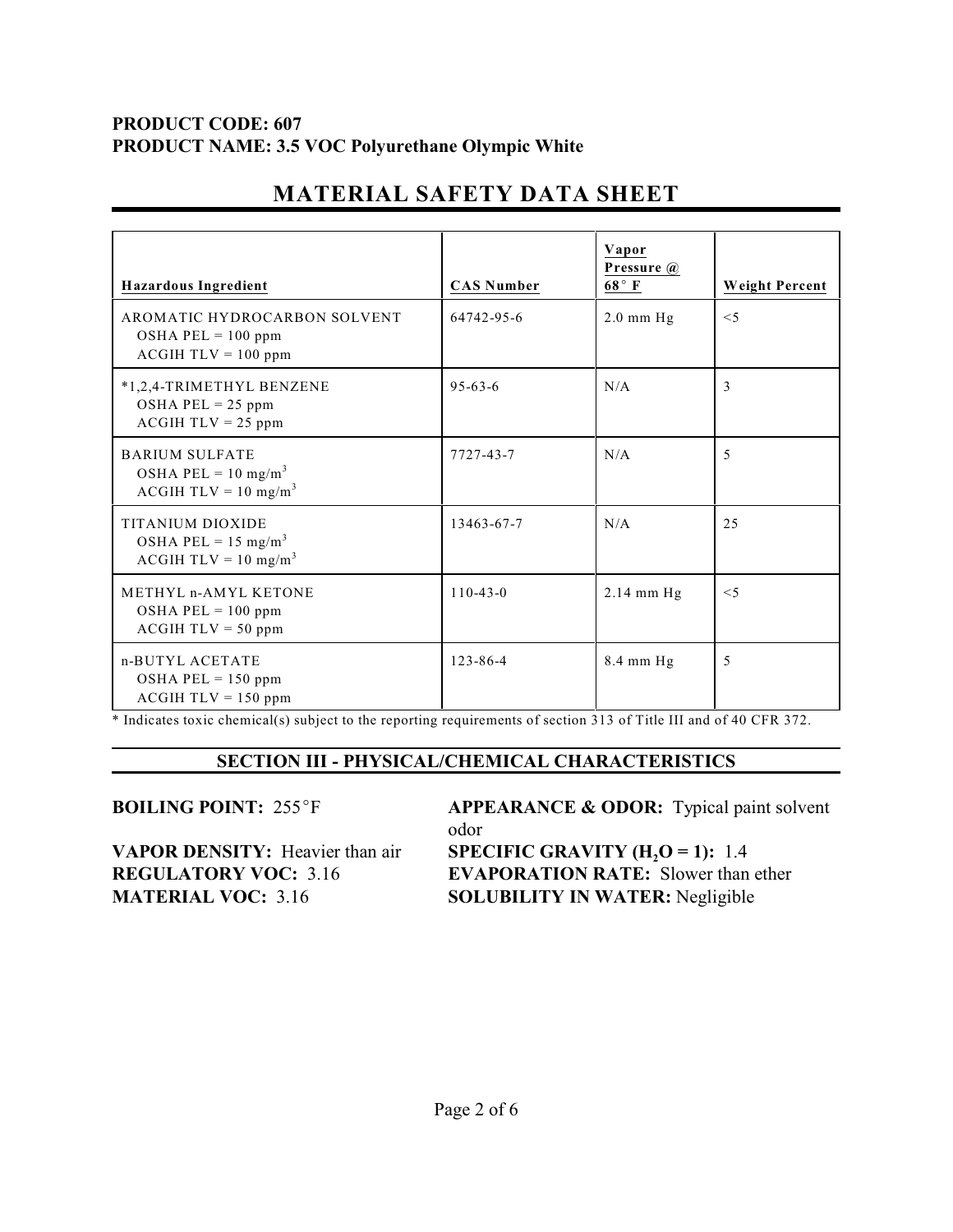# **MATERIAL SAFETY DATA SHEET**

## **SECTION IV - FIRE & EXPLOSION HAZARD DATA**

**FLASH POINT:** 80°F **METHOD USED:** Seta flash

#### **FLAMMABLE LIMITS IN AIR BY VOLUME LOWER:** 0.9% **UPPER:** 7.9%

## **UNUSUAL FIRE AND EXPLOSION HAZARDS**

Closed containers may explode when exposed to extreme heat. Application to hot surfaces requires special precautions. Full protective equipment including self-contained breathing apparatus should be used. Water spray may be ineffective. If water is used, fog nozzles are preferable. Water may be used to cool containers to prevent a pressure build-up.

**EXTINGUISHING MEDIA:** FOAM, ALCOHOL FOAM, CO<sub>2</sub>, DRY CHEMICAL

## **SPECIAL FIRE FIGHTING PROCEDURES:**

During emergency conditions overexposure to decomposition products may cause a health hazard. Symptoms may not be immediately apparent. Obtain medical attention. Keep containers tightly closed. Isolate from heat, sparks and open flames.

# **SECTION V - REACTIVITY DATA**

**STABILITY:** Stable **CONDITIONS TO AVOID:** High temperatures

# **INCOMPATIBILITY (MATERIALS TO AVOID):** Oxidizing materials

**HAZARDOUS DECOMPOSITION OR BY PRODUCTS:** May produce hazardous fumes when heated to decomposition as in welding.

**HAZARDOUS POLYMERIZATION:** Will not occur.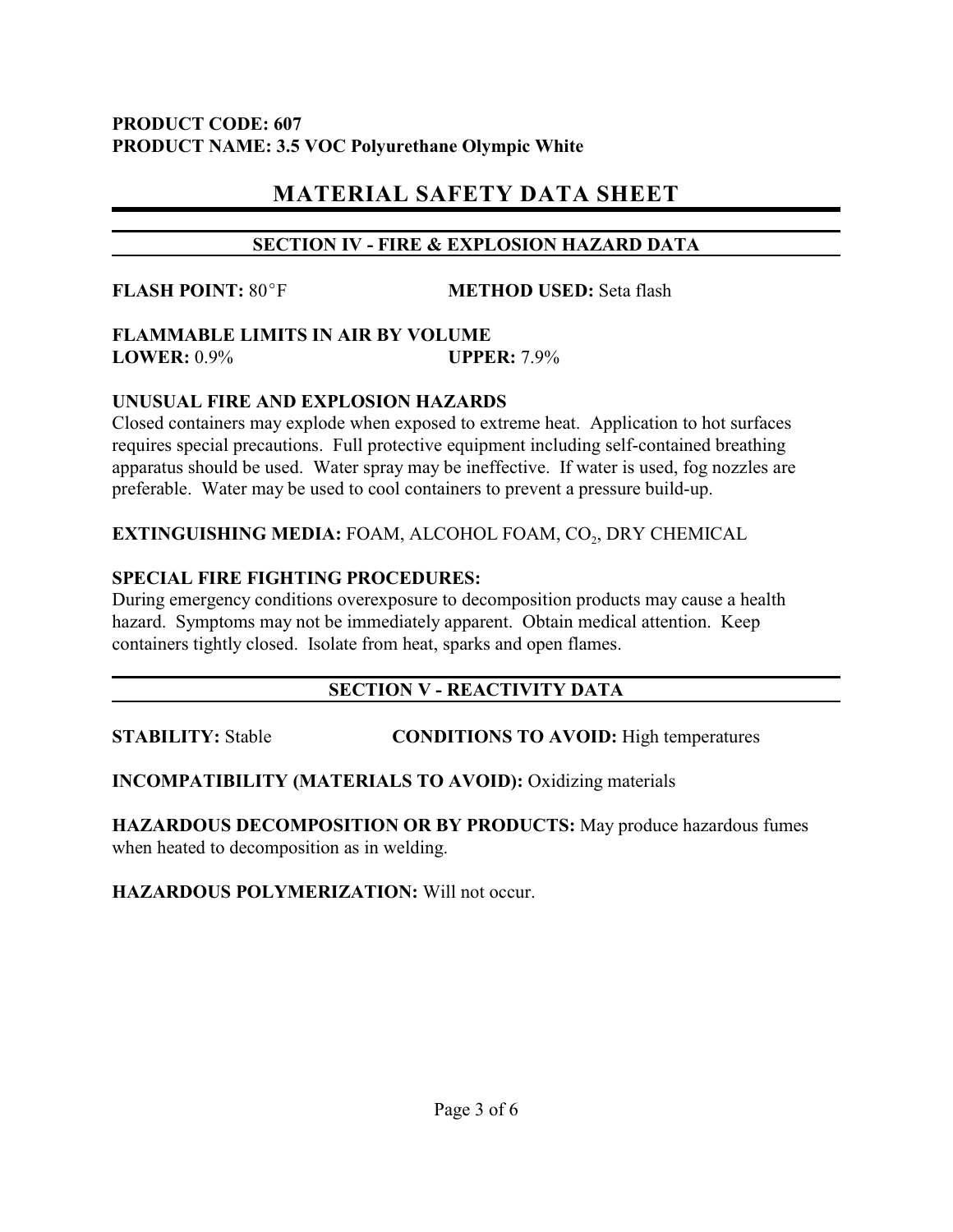# **MATERIAL SAFETY DATA SHEET**

## **SECTION VI - HEALTH HAZARD DATA**

#### **INHALATION HEALTH RISKS AND SYMPTOMS OF EXPOSURE**

Anesthetic, excessive inhalation can cause irritation of the respiratory tract or acute nervous system depression characterized by headache, dizziness, staggering gait, confusion, unconsciousness, coma and even asphyxiation.

#### **SKIN AND EYE CONTACT HEALTH RISKS AND SYMPTOMS OF EXPOSURE**

**Skin:** Moderate irritation, defatting, dermatitis. May be a sensitizer in some individuals. **Eyes:** Severe irritation, redness, tearing, blurred vision. May be a sensitizer in some individuals.

## **SKIN ABSORPTION HEALTH RISKS AND SYMPTOMS OF EXPOSURE**

Liquid can be absorbed through the skin resulting in symptoms similar to inhalation effects above.

#### **CARCINOGENICITY**

**NTP:** No **IARC MONOGRAPH:** No **OSHA REGULATED:** No

## **INGESTION HEALTH RISKS AND SYMPTOMS OF EXPOSURE**

Gastrointestinal irritation, nausea, vomiting and diarrhea. Aspiration into the lungs during ingestion or vomiting may cause mild to severe pulmonary injury and possibly even death.

## **HEALTH HAZARDS (ACUTE AND CHRONIC)**

Reports have associated repeated and prolonged occupational overexposure to solvents with permanent brain and nervous system damage. Intentional misuse by deliberately concentrating and inhaling the contents may be harmful or fatal.

## **MEDICAL CONDITIONS GENERALLY AGGRAVATE BY EXPOSURE**

Exposure to petroleum solvents may aggravate preexisting dermatitis.

## **EMERGENCY AND FIRST AID PROCEDURES**

**Skin:** Wash affected areas with soap and water. Remove contaminated clothing. Consult a physician if needed.

**Eyes:** Flush immediately with large amounts of water for at least 15 minutes. Take to a physician for medical treatment.

**Ingestion:** Drink 1 or 2 glasses of water to dilute. Do not induce vomiting. Get medical help immediately.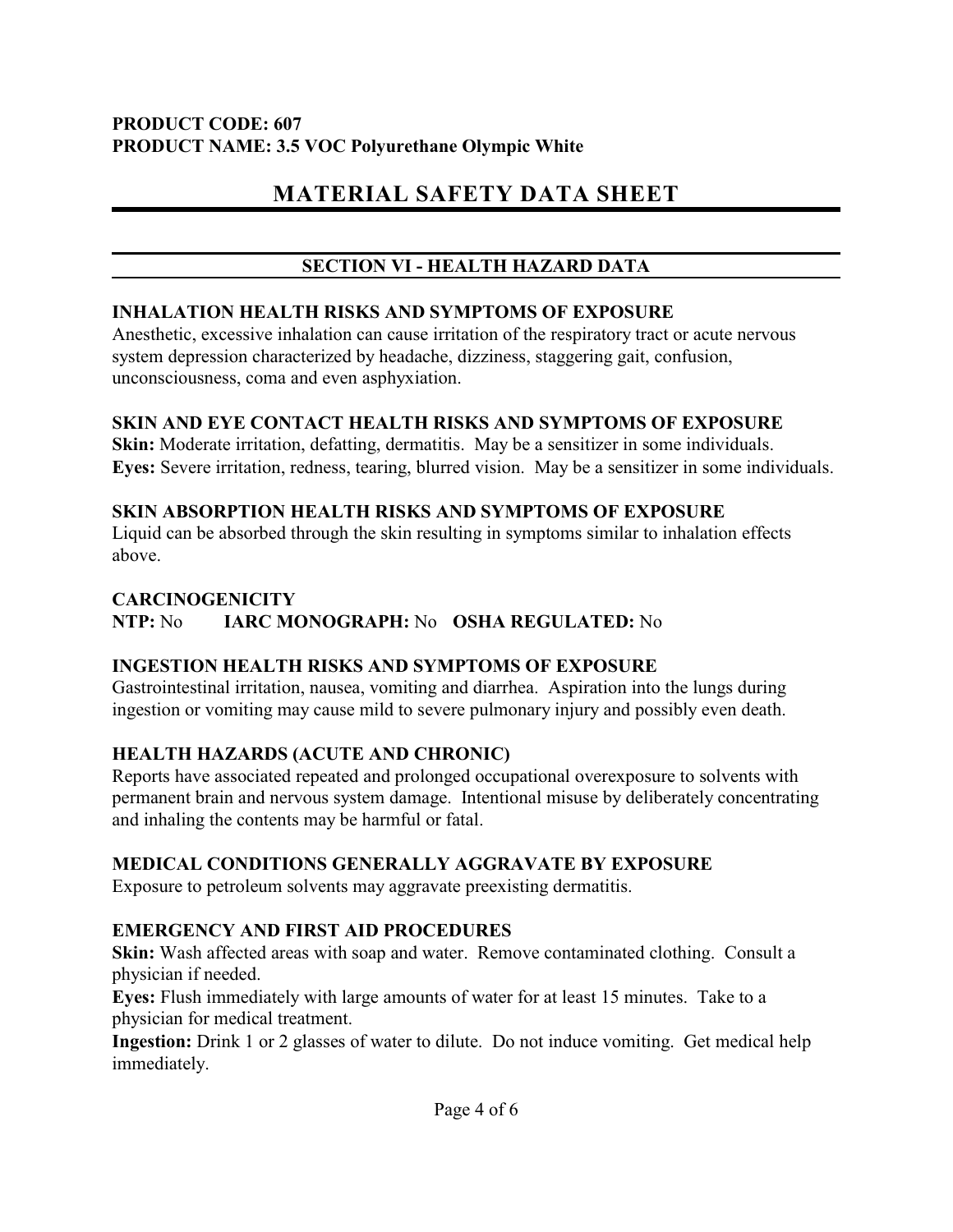# **MATERIAL SAFETY DATA SHEET**

## **SECTION VII - PRECAUTIONS FOR SAFE HANDLING AND USE**

## **STEPS TO BE TAKEN IN CASE MATERIAL IS RELEASED OR SPILLED**

Remove all sources of ignition (flame, hot surfaces, electrical, static or frictional sparks). Avoid breathing vapors. Ventilate the area. Contain and remove with inert absorbent and non-sparking tools.

## **PRECAUTIONS TO BE TAKEN IN HANDLING AND STORAGE**

Do not store above  $120^{\circ}$  F. Store large quantities only in buildings designed to comply with OSHA 1910.106. Keep closures tight and the container upright to prevent leakage. Do not store or use near heat, sparks or flame. Never use pressure to empty. A drum must not be washed out or used for other purposes. Drums of this material should be grounded when pouring.

## **WASTE DISPOSAL METHOD**

Dispose of in accordance with local, state and federal regulations. Incinerate in approved facility only. Do not incinerate a closed container.

# **OTHER PRECAUTIONS**

Do not get in eyes. Avoid skin contact. Can cause allergic respiratory reaction. Can cause allergic skin reaction. Prevent prolonged or repeated breathing of vapors or spray mist. Avoid breathing of sanding dust. Wash contaminated clothing thoroughly. Wash skin thoroughly with soap and water after handling. Close the container after each use. Do not transfer this product to unlabeled containers. Do not handle until the manufacturer's safety precautions have been read and understood. Keep out of reach of children.